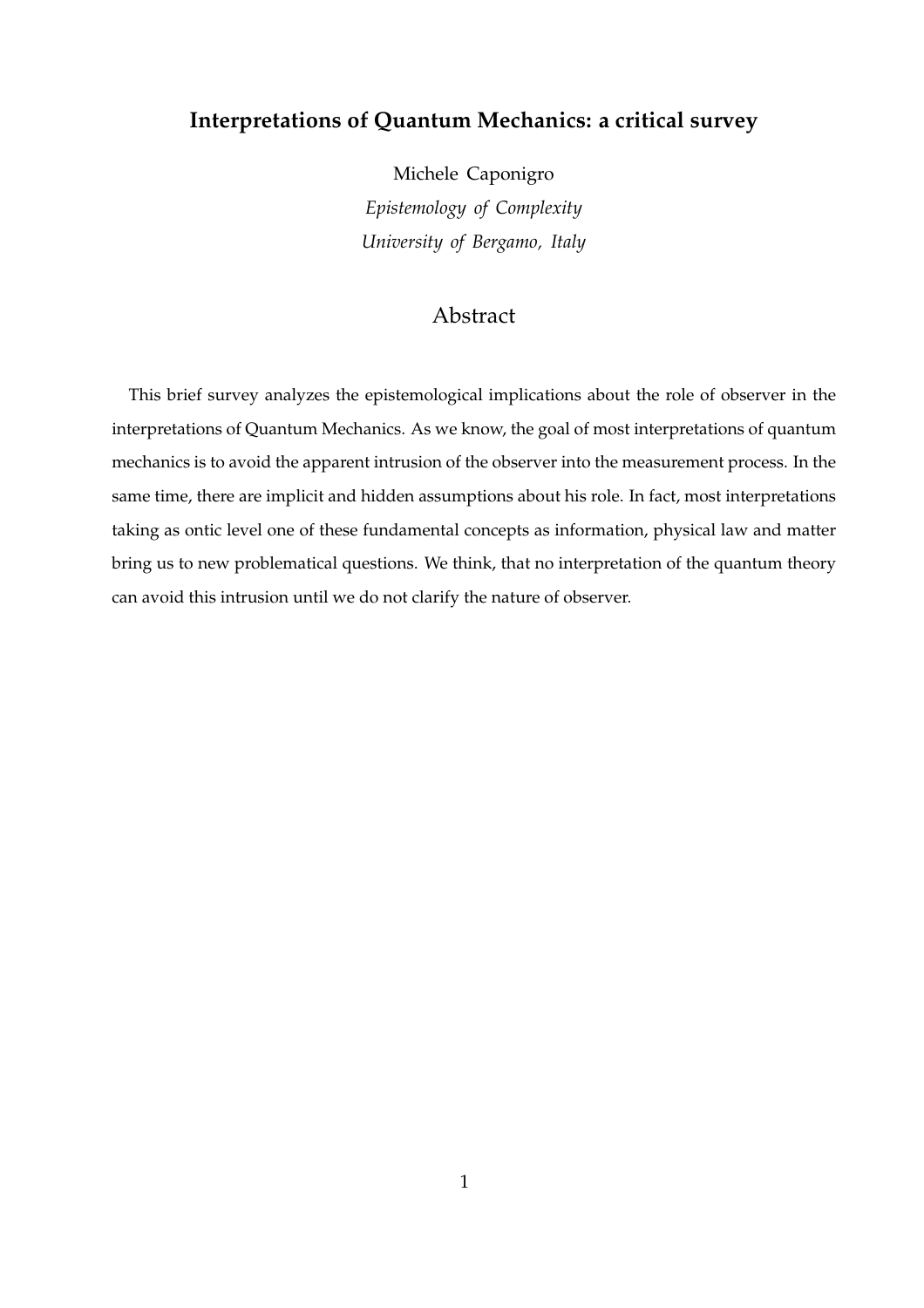#### **I. QUANTUM THEORY: BRIEF OVERVIEW**

Can we explain what the world is through a fundamental physical theory? This question corresponds to the historic disagreement among scientists and epistemologists concerning how to regard physical theories to which people commonly refer as the realist/antirealist debate. The position of the antirealist is the one according to which we should not believe that physics reveals to us something about reality but rather we should be satisfied with physics to be, for example, just empirically adequate. In contrast, the realist is strongly inclined to say not only that physics tells us about reality, but also that it is our only way to actually do metaphysics. In few words, the question is: is there an ontology? We are interested to show through a logical pathway the existence of a possible ontology in Nature.

The abstract mathematical structure of the Lorentz transformations was deduced through simple physical principles. Thanks to the existence of these physical principles we do not have a significant debate on the interpretation of the theory of special relativity. The formulation of Quantum Mechanics (QM), on to the contrary, is based on a number of rather abstract axioms without a clear motivation for their existence. The problem about quantum mechanics does not lie on its effectivity, but on its interpretation. Any attempt to interpret quantum mechanics tries to provide a definite meaning to issues such as realism, completeness, local realism and determinism. Despite its success, the absence of elementary physical principles has determined a broad discussion about the interpretation of the theory. For this reason, and not only, Bell called the ordinary QM with the abbreviation FAPP (for all practical purposes). The standard interpretation of quantum mechanics, attempts, as much as possible, to give an ontological model of physical systems using the concept of the quantum state. However, the interpretation does not fully succeed in giving such a model, for this reason one solution to this problem is to abandon any attempt at an ontological model and to put quantum mechanics on a purely epistemological footing ( the context of informational approaches). We believe that a possible ontological model arises by the application of formalism of quantum mechanics to the entire universe (including observers).

We will start next sections presenting, first, the basic formalism and postulates of QM, and then overviewing some relevant historical interpretations of QM.

#### **II. POSTULATES OF QUANTUM MECHANICS.**

Quantum mechanics is a mathematical model of the physical world that describes the behavior of quantum systems. A physical model is characterized by how it represents *physical states*, *observables*, *measurements*, and *dynamics* of the system under consideration. A *quantum system* is a number of physical degrees of freedom in a physical object or set of objects which is to be described quantum mechanically. The *physical state* (standard view) of a system is a mathematical object which represents the knowledge we have about the system, and from which all measurable physical quantities relating to the system can be calculated. A special class of quantum states are called the *pure states*. The dimension of  $H$  is a property of the degrees of freedom being described. For example, the state of a spin-half particle lives in a two-dimensional Hilbert space, such systems is called a quantum bit or *qubit*, and its basis vectors are labelled  $|0\rangle$  and  $|1\rangle$ . Pure states are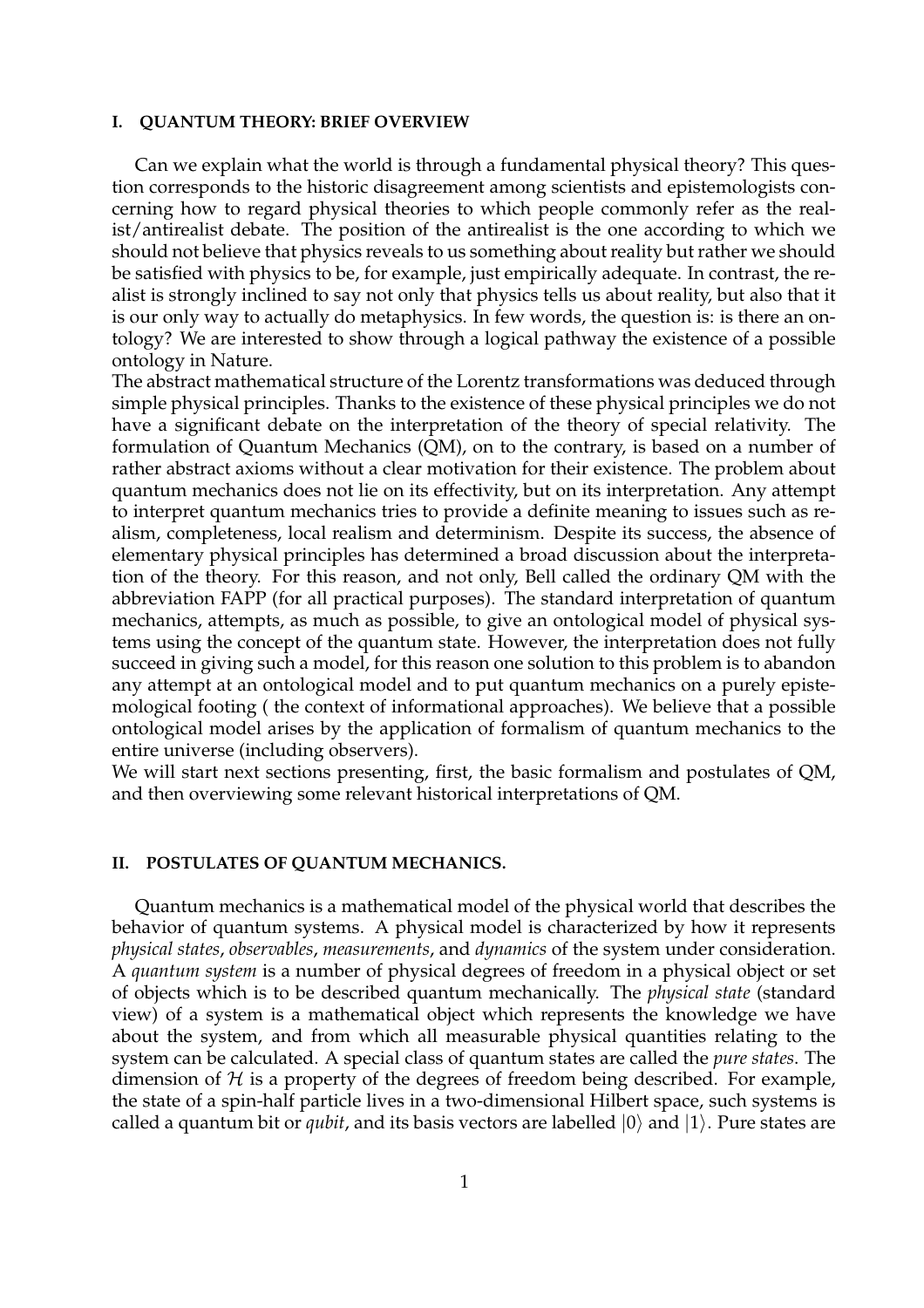sometimes called *state vectors*. We will see that more general states cannot be described by a simple state vector, but will require a *density matrix*. The traditional way in which measurements on quantum systems are described is in terms of *observables*. Observables are Hermitian operators which correspond to physically measurable quantities such as energy, momentum, spin, etc. Any Hermitian operator has a complete set of real eigenvalues corresponding to orthogonal eigenspaces.

# **A. Basic formalism and postulates of quantum mechanics.**

A quantum description of a physical model is based on the following concepts:

A *state* is a complete description of a physical system. Quantum mechanics associates a ray in *Hilbert space* to the physical state of a system.

- Hilbert space is a complex linear vector space. In Dirac's ket-bra notation states are denoted by *ket vectors*  $|\psi\rangle$  in Hilbert space.
- Corresponding to a ket vector  $|\psi\rangle$  there is another kind of state vector called *bra vector*, which is denoted by  $\langle \psi |$ . The *inner product* of a bra  $\langle \psi |$  and ket  $| \phi \rangle$  is defined as follows:

$$
\langle \psi | \{ | \phi_1 \rangle + | \phi_2 \rangle \} = \langle \psi | \phi_1 \rangle + \langle \psi | \phi_2 \rangle
$$
  

$$
\langle \psi | \{ c | \phi_1 \rangle \} = c \langle \psi | \phi_1 \rangle
$$
 (1)

for any  $c \in \mathbb{C}$ , the set of complex numbers. There is a one-to-one correspondence between the bras and the kets. Furthermore

$$
\langle \psi | \phi \rangle = \langle \phi | \psi \rangle^*
$$
  

$$
\langle \psi | \psi \rangle > 0 \text{ for } |\psi \rangle \neq 0
$$
 (2)

• The state vectors in Hilbert space are normalized which means that the inner product of a state vector with itself gives unity, i.e.,

$$
\langle \psi | \psi \rangle = 1 \tag{3}
$$

• Operations can be performed on a ket  $|\psi\rangle$  and transform it to another ket  $|\chi\rangle$ . There are operations on kets which are called *linear operators*, which have the following properties. For a linear operator *α*ˆ we have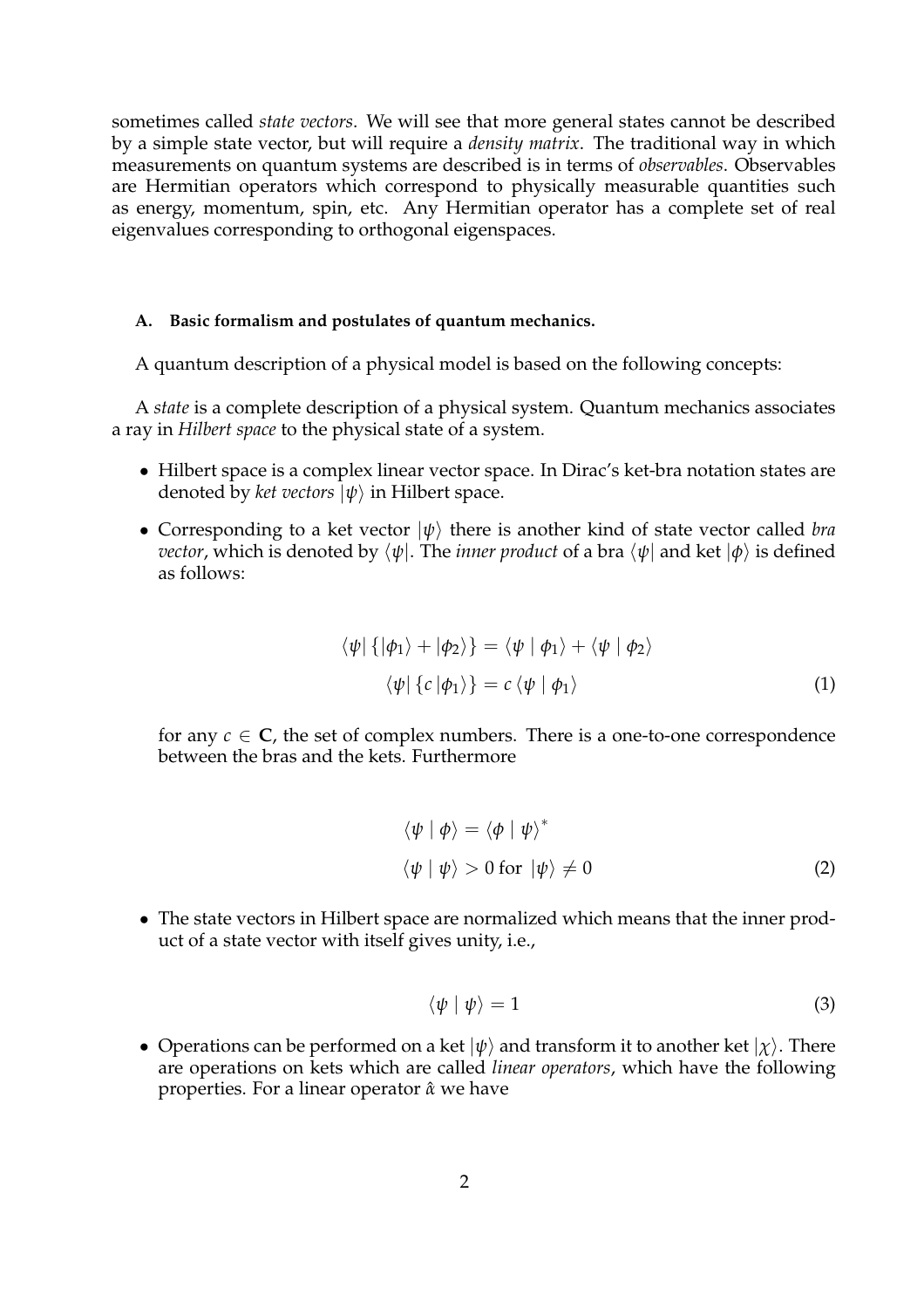$$
\hat{\alpha} \{ |\psi\rangle + |\chi\rangle \} = \hat{\alpha} |\psi\rangle + \hat{\alpha} |\chi\rangle
$$
  

$$
\hat{\alpha} \{ c | \psi \rangle \} = c \hat{\alpha} |\psi\rangle
$$
 (4)

for any  $c \in \mathbb{C}$ .

• The sum and product of two linear operators  $\hat{\alpha}$  and  $\hat{\beta}$  are defined as:

$$
\{\hat{\alpha} + \hat{\beta}\} |\psi\rangle = \hat{\alpha} |\psi\rangle + \hat{\beta} |\psi\rangle
$$
  

$$
\{\hat{\alpha}\hat{\beta}\} |\psi\rangle = \hat{\alpha} \{\hat{\beta} |\psi\rangle\}
$$
 (5)

Generally speaking  $\hat{\alpha} \hat{\beta}$  is not necessarily equal to  $\hat{\beta} \hat{\alpha}$ , i.e.  $[\hat{\alpha}, \hat{\beta}]$  $\neq 0$ 

• The *adjoint*  $\hat{\alpha}^{\dagger}$  of an operator  $\hat{\alpha}$  is defined by the requirement:

$$
\langle \psi \mid \hat{\alpha} \chi \rangle = \left\langle \hat{\alpha}^{\dagger} \psi \mid \chi \right\rangle \tag{6}
$$

for all kets  $|\psi\rangle$ ,  $|\chi\rangle$  in the Hilbert space.

• An operator *α*ˆ is said to be *self-adjoint* or *Hermitian* if:

$$
\hat{\alpha}^{\dagger} = \hat{\alpha} \tag{7}
$$

Hermitian operators are the counterparts of real numbers in operators. In quantum mechanics, the dynamical variables of physical systems are represented by Hermitian operators. These operators are usually called *observables*.

# **Postulates of quantum mechanics**:

Quantum theory is based on the following postulates:

**Postulate 1**: To any physical isolated system is associated a complex vector space, where is define an inner product (Hilbert space) which is called state space of the system. The system is completely described by a state vector.

*This postulate give us the universal mathematical model of any physical system: a vector Hilbert space on the complex numbers*[1].

**Postulate 2**: The evolution of a closed quantum system is described by an unitary transformation. That is, the state,  $|\psi(t)\rangle$  of the system at time *t* is related to the state  $|\psi(t_0)\rangle$ a time  $t_0$  by a unitary operator *U* which depends only on the time *t* and  $t_0$  :  $|\psi(t)\rangle = U$  $|\psi(t_0)\rangle$ .

*The second postulate describes the temporal evolution of a closed physical system.* **Postulate 3**: *This postulate is about the "quantum measurement*:

• Mutually exclusive measurement outcomes correspond to orthogonal *projection operators*  $\{\hat{P}_0, \hat{P}_1, ...\}$  and the probability of a particular outcome *i* is  $\langle \psi | \hat{P}_i | \psi \rangle$ . If the outcome *i* is attained the (normalized) quantum state after the measurement becomes: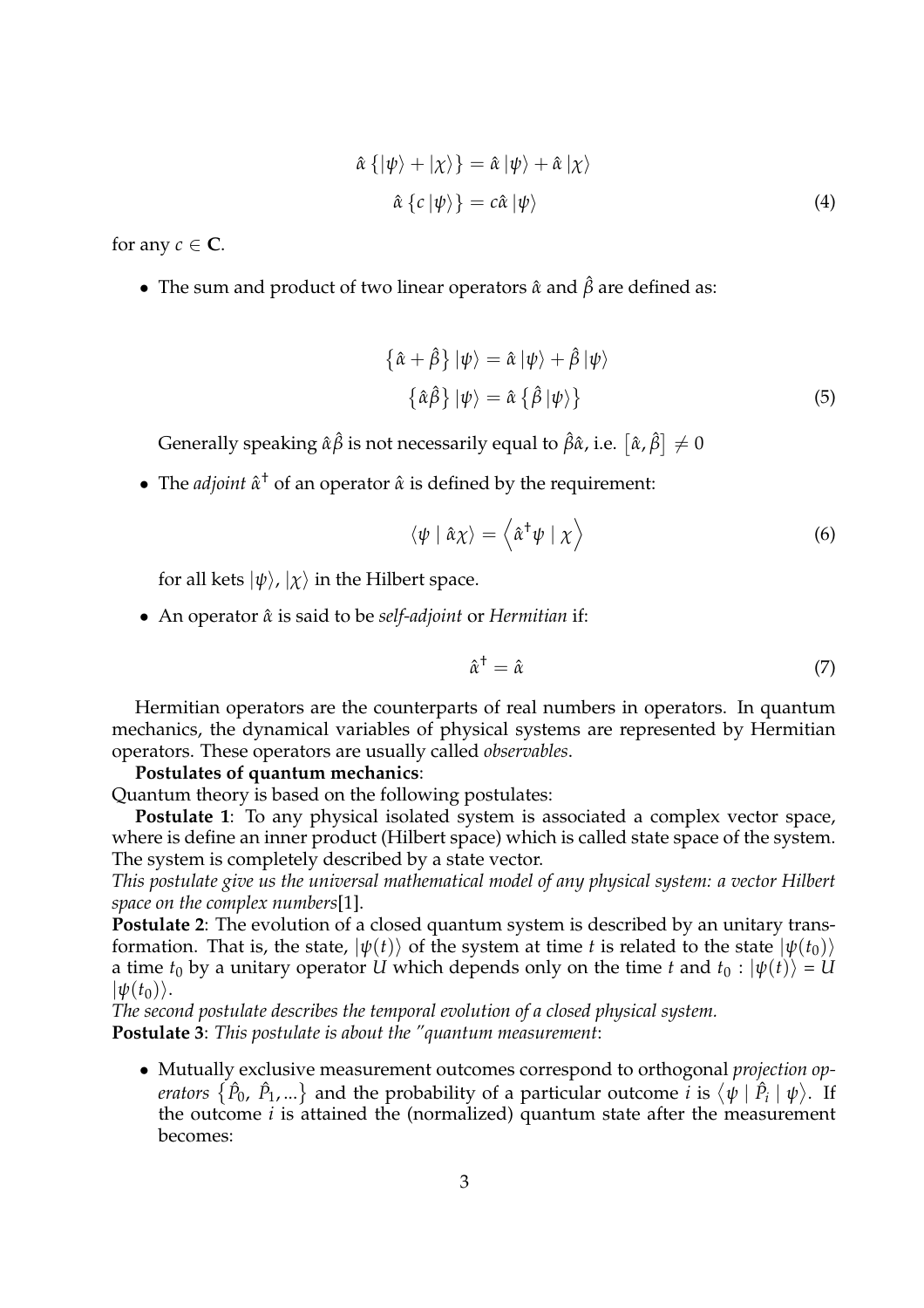$$
\frac{\hat{P}_i \left| \psi \right\rangle}{\sqrt{\langle \psi \left| P_i \left| \psi \right\rangle}}.
$$
\n(8)

Measurement made with orthogonal projection operators © *P*ˆ <sup>0</sup>, *P*ˆ 1, ...<sup>ª</sup> is called *projective measurement*.

**Postulate 4**: The state space of a composite physical system is the tensor product of the state spaces of the component physical systems. Moreover, if we have a quantum system *H*<sub>*i*</sub>, *i* = 1, ...*n* and system *H*<sub>*i*</sub> is prepared in the state  $|\psi_i\rangle$ , then the joint state of the total system is:  $|\psi_1\rangle \otimes |\psi_2\rangle \otimes ...... \otimes |\psi_n\rangle = H_1 \otimes ...... \otimes H_n$ .

*Last postulate formalizes the interaction of many physical systems with the combination of different Hilbert spaces coming to a unique Hilbert space.*

| Postulate 1 | Isolated physical                 | ♣                             | <b>Hilbert</b>                            |
|-------------|-----------------------------------|-------------------------------|-------------------------------------------|
|             | system                            | $\leftarrow$                  | <b>Space</b>                              |
| Postulate 2 | Evolution of a<br>physical system | →<br>$\leftarrow$             | Unitary<br>transformati<br>on             |
| Postulate 3 | Measurements of a                 | $\rightarrow$                 | <b>Measurement</b>                        |
|             | physical system                   | $\leftarrow$                  | operators                                 |
| Postulate 4 | Composite<br>physical system      | $\rightarrow$<br>$\leftarrow$ | <b>Tensor</b><br>product of<br>components |

FIG. 1: Summary of Postulates.

#### **B. Quantum Entanglement, Bell Inequality**

The phenomenon of quantum entanglement is widely considered to be central to the field of quantum computation and information. This phenomenon can be traced back to Einstein, Podolsky and Rosen (EPR)'s famous paper [2] of 1935. EPR argued that quantum mechanical description of *physical reality* can not be considered *complete* because of its rather strange predictions about two particles that once have interacted but now are separate from one another and do not interact. Quantum mechanics predicts that the particles can be *entangled* even after separation. Entangled particles have correlated properties and these correlations are at the heart of the EPR paradox. Mathematically, the entanglement is described as follows. For a system that can be divided into two subsystems quantum mechanics associates two Hilbert spaces  $\mathcal{H}_A$  and  $\mathcal{H}_B$  to the subsystems. Assume that  $|i\rangle_A$ and  $|j\rangle_B$  (where  $i, j = 1, 2, ...$ ) are two complete orthonormal basis sets for the Hilbert spaces  $\mathcal{H}_A$  and  $\mathcal{H}_B$ , respectively. The tensor product  $\mathcal{H}_A \otimes \mathcal{H}_B$  is another Hilbert space that quantum mechanics associates with the system consisting of the two subsystems. The tensor product states  $|i\rangle_{A}\otimes |j\rangle_{B}$  (often written as  $|i\rangle_{A}\ket{j}_{B}$ ) span the space  $\mathcal{H}_{A}\otimes\mathcal{H}_{B}.$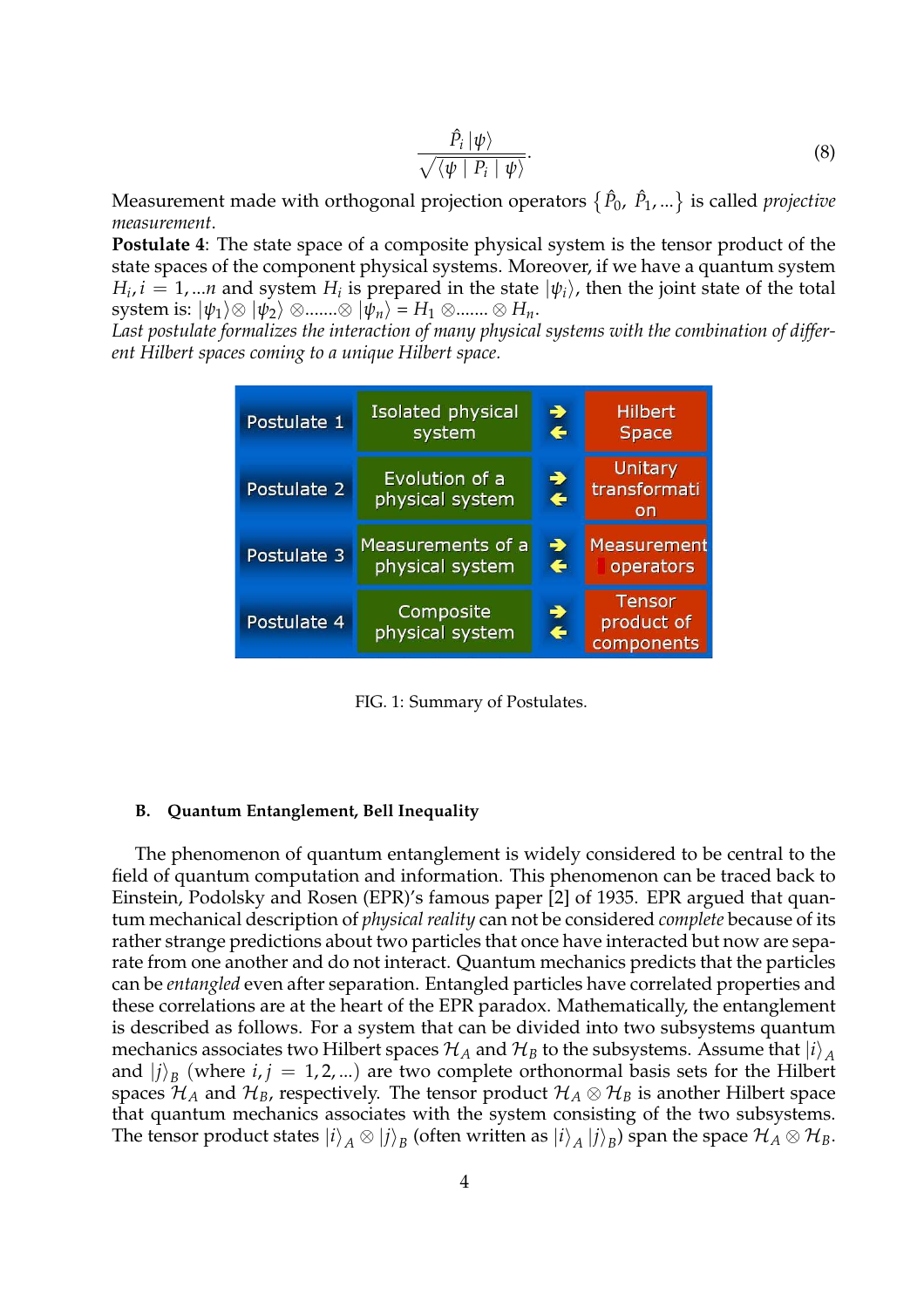Any state  $|\psi\rangle_{AB}$  of the composite system made of the two subsystems is a linear combination of the product basis states  $|i\rangle_{A}\ket{j}_{B}$  i.e.:

$$
\left|\psi\right\rangle_{AB} = \sum_{i,j} c_{ij} \left|i\right\rangle_A \left|j\right\rangle_B \tag{9}
$$

where  $c_{ij} \in \mathbf{C}$ . The normalization condition of the state  $|\psi\rangle_{AB}$  is  $\sum_{i,j}$  $|c_{ij}|^2 = 1$ . The state  $|\psi\rangle_{AB}$  is called *direct product* (*or separable*) *state* if it is possible to factor it into two normalized states from the Hilbert spaces  $\mathcal{H}_A$  and  $\mathcal{H}_B$ . Assume that  $\left|\psi^{(A)}\right|$  $A = \sum_i$ *i*  $c_i^{(A)}$  $\binom{A}{i}$   $|i\rangle_A$  $\psi^{(B)}$ E

and  $B = \sum_i$ *j*  $c_i^{(B)}$  $\mathcal{H}_j^{(B)}\ket{j}_B$  are the two normalized states from  $\mathcal{H}_A$  and  $\mathcal{H}_B$ , respectively. The state  $|\psi\rangle_{AB}$  is a direct product state when:

$$
|\psi\rangle_{AB} = |\psi^{(A)}\rangle_A |\psi^{(B)}\rangle_B = \left(\sum_i c_i^{(A)} |i\rangle_A\right) \left(\sum_j c_j^{(B)} |j\rangle_B\right)
$$
(10)

Now a state in  $\mathcal{H}_A \otimes \mathcal{H}_B$  is called *entangled* if it is not a direct product state. In other words, entanglement describes the situation when the state of 'whole' cannot be written in terms of the states of its constituent 'parts'. Generally, it is a very hard problem to decide whether a quantum state is entangled or not. Fortunately, there are operational criteria, relying on measurements of correlations, with a possible outcome from which one can conclude that the state is entangled: the Bell inequality[3]. A Bell inequality is satisfied by all states which are not entangled.Thus, if a violation of a Bell inequality is observed the state which describes the results is entangled. Interestingly, Bell inequalities were first introduced in a context of **foundations of quantum mechanics**. Quantum mechanics gives predictions in form of probabilities. Already some of the fathers of the theory were puzzled with the question whether there can exist a deterministic structure beyond quantum mechanics which recovers quantum statistics as averages over "hidden variables". In this way, it was hoped, one could get a classical-like description which would solve the problems with the interpretations of quantum mechanics. In his famous impossibility proof Bell made precise assumptions about the form of a possible underlying hidden variable structure. Spatially separated systems and laboratories were assumed to be independent of one another [3]. He derived an inequality which must be satisfied by all such (local realistic) structures. Next, he presented example of quantum predictions which violate it. In this way the famous Einstein-Podolsky-Rosen (EPR) paradox [2] was solved. Bell proved that EPR elements of reality cannot be used to describe quantum mechanical systems.The noncommutativity of quantum theory precludes simultaneous deterministic predictions of measurement outcomes of complementary observables. For EPR this indicated that "the wave function does not provide a complete description of "physical reality". They expected the complete theory to predict outcomes of all possible measurements, prior to and independent of the measurement (realism), and not to allow "spooky action at a distance" (locality). A more general version of Bell's theorem for two qubits (two-level systems) was given by Clauser, Horne, Shimony, and Holt (CHSH), and extended by Clauser and Horne (CH) [4, 5]. The important feature of the CHSH and CH inequalities, which hold for *all* local realistic theories, is that they can not only be compared with ideal quantum predictions, but also with experimental results. The three or more qubit versions of Bell's theorem were presented by Green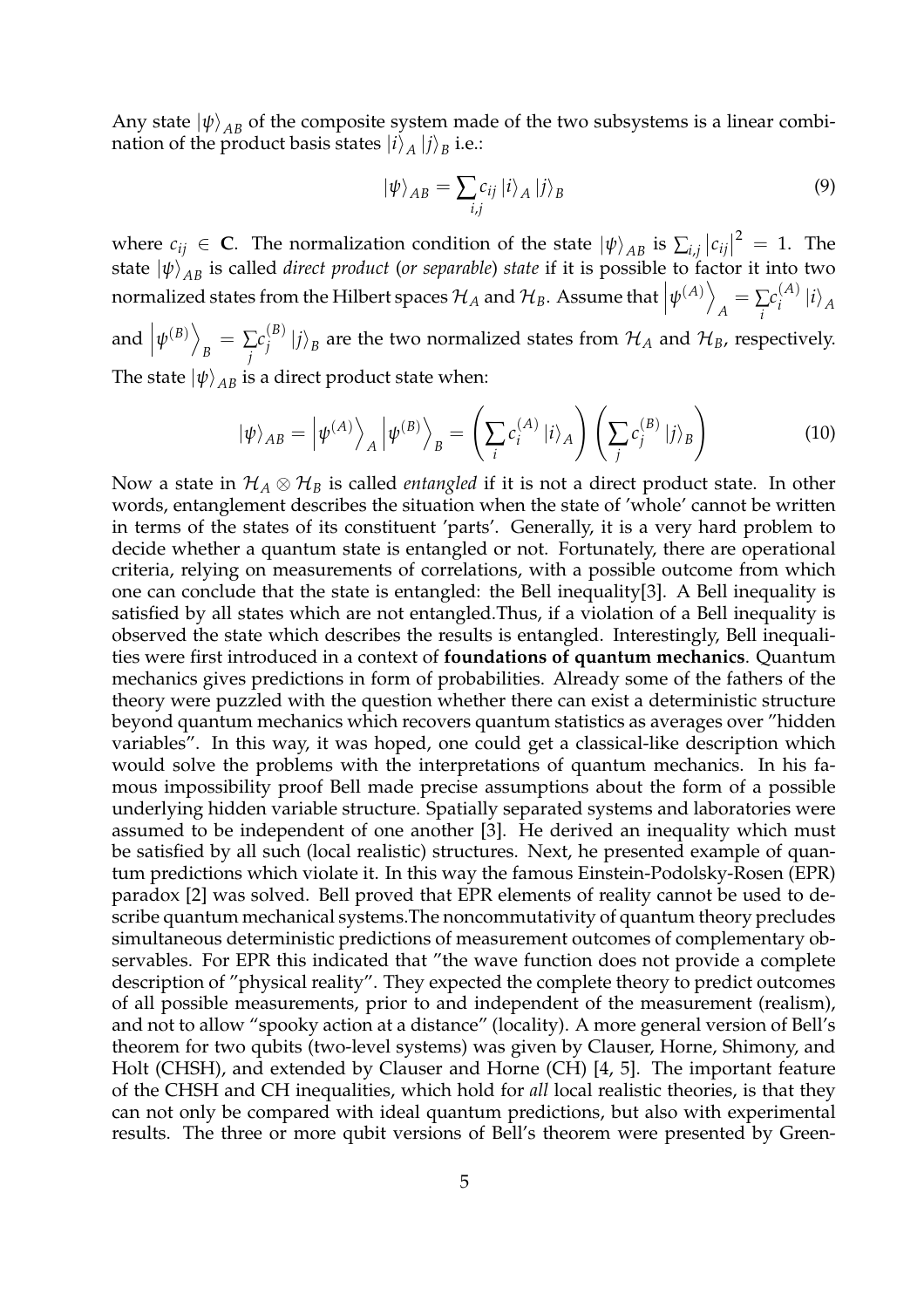berger, Horne, and Zeilinger (GHZ)[6, 7]. Starting from the assumptions of realism and locality, in 1964 Bell [8] derived an inequality which was shown [9] later to be violated by the quantum mechanical predictions for entangled states of a composite system. As we have seen, Bell's theorem [10] is the collective name for a family of results, all showing the impossibility of local realistic interpretation of quantum mechanics. Later work [11] has produced many different types of Bell-type inequalities. The Bell inequality is expressed as follow: let  $A(a)$  and  $A(a')$  be the two observables for observer A in the an EPR experiment. Similarly, let  $B(b)$  and  $B(b')$  be the two observables for the observer *B*. In general, the observables  $A(a)$  and  $A(a')$  are incompatible and cannot be measured at the same time, and the same holds for  $B(b)$  and  $B(b')$ .

It is assumed that the two particles that reach observers *A* and *B* in EPR experiments possess hidden variables which fix the outcome of all possible measurements. These hidden variables are collectively represented by *λ*, assumed to belong to a set Λ with a probability density  $\rho(\lambda)$ . The normalization implies:

$$
\int_{\Lambda} \rho(\lambda) d\lambda = 1. \tag{11}
$$

Because a given  $\lambda$  makes the four dichotomic observables assume definite values, we can write:

$$
A(a, \lambda) = \pm 1; \quad A(a', \lambda) = \pm 1; \quad B(b, \lambda) = \pm 1; \quad B(b', \lambda) = \pm 1
$$
 (12)

That is, the physical reality is marked by the variable *λ*. Now introduce a *correlation function*  $C(a, b)$  between two dichotomic observables *a* and *b*, defined by:

$$
C(a,b) = \int_{\Lambda} A(a,\lambda)B(b,\lambda)\rho(\lambda)d\lambda
$$
 (13)

For a linear combination of four correlation functions, define *Bell's measurable quantity* ∆ as:

$$
\Delta = C(a, b) + C(a', b') + C(a', b) - C(a, b')
$$
\n(14)

Only four correlation functions, out of a total of sixteen, enter into the definition of ∆. We can write:

$$
\begin{aligned} \left| C(a,b) + C(a',b') + C(a',b) - C(a,b') \right| \\ &\leq \int_{\Lambda} \left\{ \left| A(a,\lambda) \right| \left| B(b,\lambda) - B(b',\lambda) \right| + \left| A(a',\lambda) \right| \left| B(b,\lambda) + B(b',\lambda) \right| \right\} \rho(\lambda) d\lambda. \end{aligned} \tag{15}
$$

Since:

$$
|A(a,\lambda)| = |A(a',\lambda)| = 1
$$
\n(16)

we have:

$$
\begin{aligned} \left| C(a,b) + C(a',b') + C(a',b) - C(a,b') \right| \\ &\leq \int_{\Lambda} \left\{ \left| B(b,\lambda) - B(b',\lambda) \right| + \left| B(b,\lambda) + B(b',\lambda) \right| \right\} \rho(\lambda) d\lambda \end{aligned} \tag{17}
$$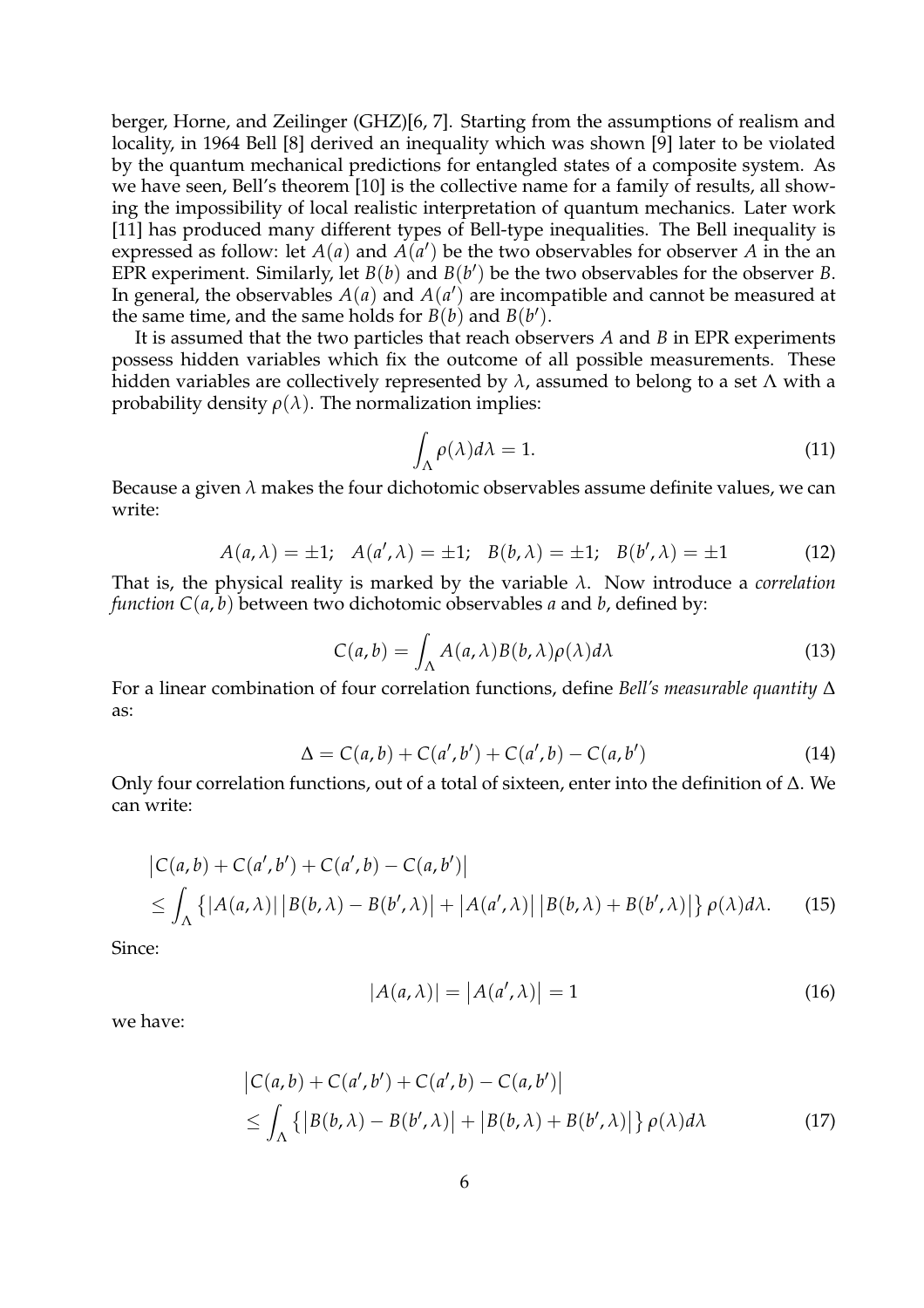Also  $|B(b, \lambda)| = |B(b', \lambda)| = 1$ , so that:

$$
|B(b,\lambda) - B(b',\lambda)| + |B(b,\lambda) + B(b',\lambda)| = 2
$$
 (18)

and the inequality (17) reduces to:

$$
|C(a,b) + C(a',b') + C(a',b) - C(a,b')| \le 2
$$
 (19)

which is called CHSH form [4] of Bell's inequality.

#### **III. STANDARD INTERPRETATION: SOME PROBLEMS**

Historically, the understanding of the mathematical structure of QM went trough various stages. Very briefly, the Copenhagen interpretation assumes two processes influencing the wavefunction, namely, i) its unitary evolution according to the Schrödinger equation, and ii) the process of measurement.

In other words, quantum mechanics is problematic in the sense that it is incomplete and needs the notion of a classical device measuring quantum observables as an important ingredient of the theory. Due to this, one accepts that there exist two worlds: the classical one and the quantum one. In the classical world, the measurements of classical observables are produced by classical devices. In the framework of standard theory, the measurements of quantum observables are produced by classical devices, too. Due to this, the theory of quantum measurements is considered as something very specifically different from classical measurements.

As it is well known, the Copenhagen interpretation postulates that every measurement induces a discontinuous break in the unitary time evolution of the state through the collapse of the total wave function, the nature of the collapse is not at all explained, and thus the definition of measurement remains unclear. Bohr then followed the tenets of positivism, that implies that only measurable questions should be discussed by scientists. Some physicists argue that an interpretation is nothing more than a formal equivalence between a given set of rules for processing experimental data, thus suggesting that the whole exercise of interpretation is unnecessary. It seems that a general consensus has not yet been reached. Roger Penrose [12], remarks that while the theory agrees incredibly well with experiment and while it is of profound mathematical beauty, it "makes absolute no sense". The point of view of most physicist is rather pragmatic: it is a physical theory with a definite mathematical background which finds excellent agreement with experiment. So, from a technical point of view, quantum mechanics (QM) is a set of mathematically formulated prescriptions that deserves for calculations of probabilities of different measurement outcomes. The calculated probabilities agree with experiments. Pragmatic applications of the physics are interested only in these pragmatic aspects of QM, which is fine. Nevertheless, many physicists are not only interested in the pragmatic aspects, but also want to understand nature on a deeper conceptual level. Besides, a deeper understanding of nature on the conceptual level **may** also induce a new development of pragmatic aspects. Thus, the conceptual understanding of physical phenomena is also an important aspect of physics and cannot be viewed as simply epistemological problems. The standard interpretation of QM, tells us nothing about the underlying physics of the system. The state vector represents our knowledge of the system, not its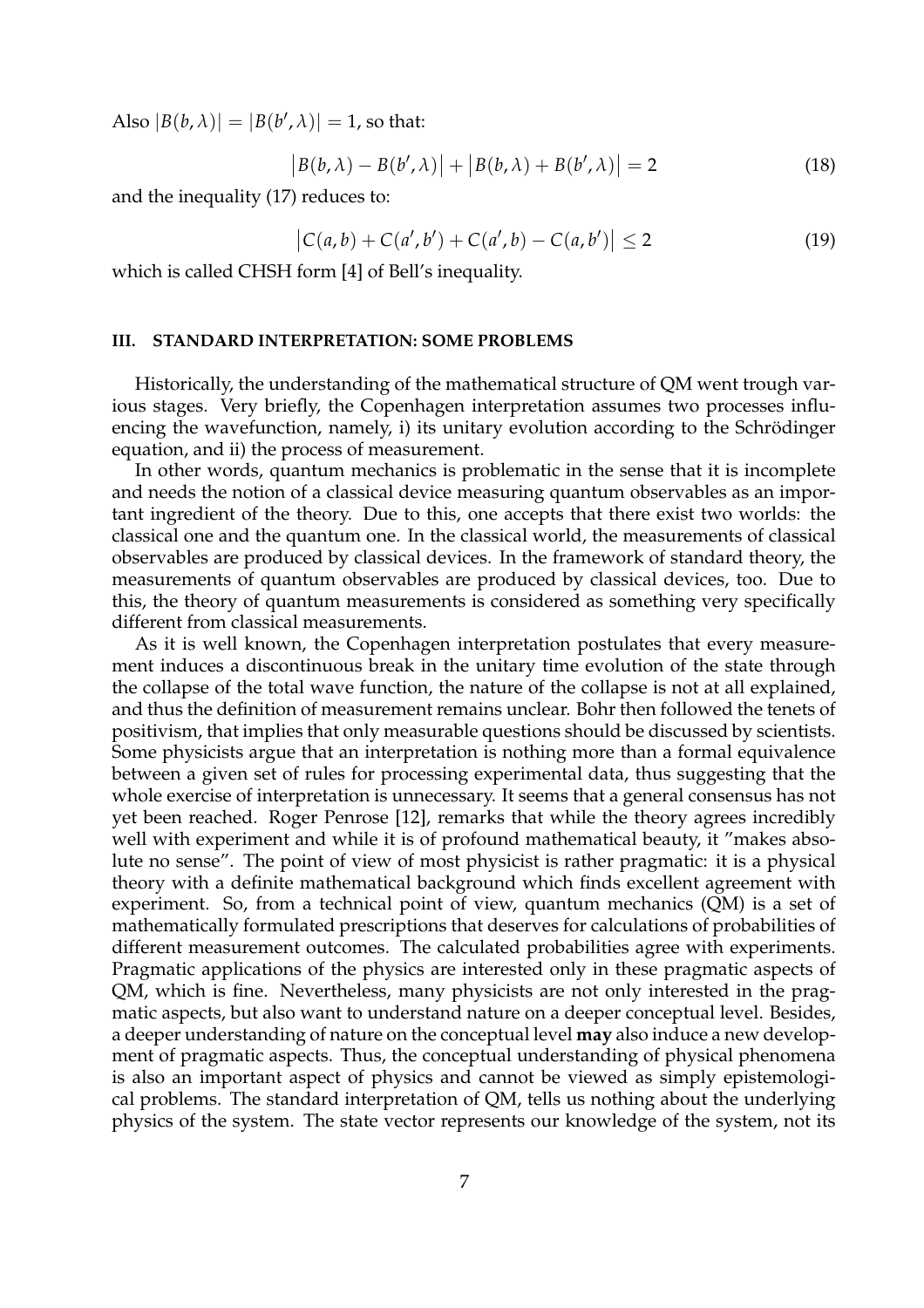physics. The main support of the standard interpretation is that measurement process is an interaction between *system and apparatus*. This interpretation divides the world in apparatus and system but the theory tell us nothing about these two "abstracts" concepts. More in details, the position regarding the measurement theory can be summarizing as following:

- Measurement is an interaction between system and apparatus.
- Measurements do not uncover some preexisting physical property of a system. There is no objective property being measured.
- The record or result of a measurement is the only objective property.
- Quantum mechanics is nothing more than a set of rules to compute the outcome of physical tests to which a system may be subjected.

This position solve most pragmatic problems but does not solve the measurement problem, how and why occurs the collapse of the wave function during the measurement process. The famous Schrdinger's cat paradox is exactly this[14]. Why the measurement apparatus behave classically? After all it is constituted of particles that are governed by QM rules. Where is the limit between quantum and classical world? The following considerations puts in evidence the problem. Consider a two-state microsystem whose eigenfunctions are labelled by  $\psi_+$  and  $\psi_-$ . Furthermore, there is a macrosystem apparatus  $φ_0$ , with eigenfunctions  $φ_+$  and  $φ_$  corresponding to an output for the microsystem having been in the  $\psi_+$  and  $\psi_-$  states, respectively. Since prior to a measurement we do not know the state of the microsystem, it is a superposition state given by

$$
\psi_0 = \alpha \psi_+ + \beta \psi_-, \qquad |\alpha|^2 + |\beta|^2 = 1. \tag{20}
$$

Now, according to the linearity of Scrödinger's equation, the final state obtained after the interaction of the two systems is

$$
\Psi_0 = (\alpha \psi_+ + \beta \psi_-)\phi_0 \longrightarrow \Psi_{out} = \alpha \psi_+ \phi_+ + \beta \psi_- \phi_- \tag{21}
$$

where it is assumed that initially the two systems are far apart and do not interact. The state on the far right side of the last equation does not correspond to a definite state for a macrosystem apparatus. In fact, this result would say that the macroscopic apparatus is itself in a superposition of both plus and minus states. Nobody has observed such macroscopic superpositions. This is the measurement problem, since the theory predicts results that are in clear conflict with all observations. It is **at this point** that the standard program to resolve this problem *invokes* the reduction of wave packet upon observation, that is,

$$
\alpha \psi_{+} \phi_{+} + \beta \psi_{-} \phi_{-} \longrightarrow \begin{cases} \psi_{+} \phi_{+}, & P_{+} = |\alpha|^{2}; \\ \psi_{-} \phi_{-}, & P_{-} = |\beta|^{2}. \end{cases}
$$
 (22)

Various attempts (interpretations) to find reasonable explanation for this reduction are at the heart of the measurement problem.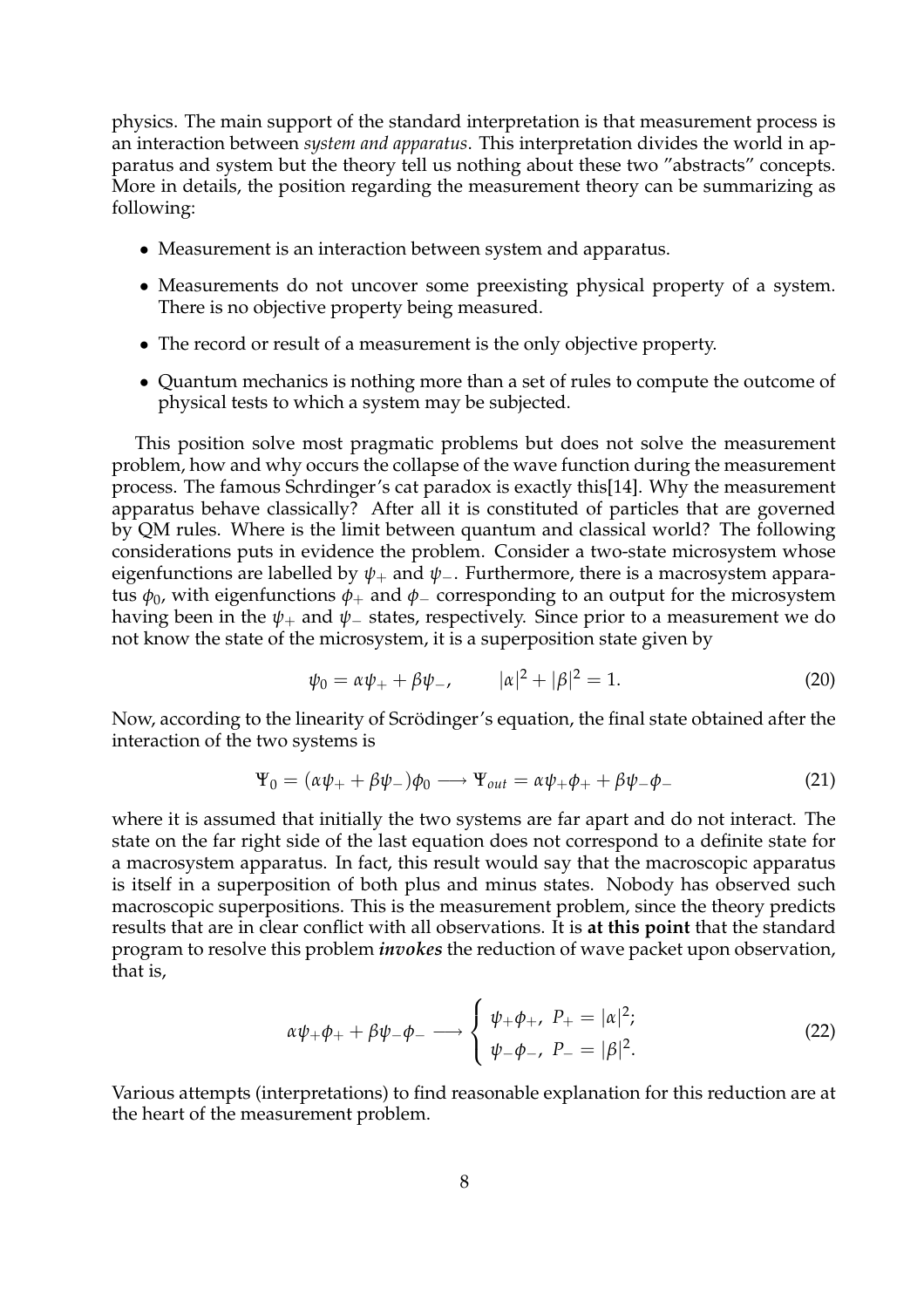Related to this problem, Schrödinger introduced his famous cat in the very same article where entanglement was described [14]. Schrödinger devised his cat experiment in an attempt to illustrate the incompleteness of the theory of quantum mechanics when going from subatomic to macroscopic systems. Schrödinger's legendary cat was doomed to be killed by an automatic device triggered by the decay of a radioactive atom. He had had trouble with his cat. He thought that it could be both dead and alive. A strange superposition of

$$
|\Psi\rangle = \frac{1}{\sqrt{2}} (|\text{excited atom}, \text{alive cat}\rangle + |\text{non}-\text{excited atom}, \text{dead cat}\rangle)
$$
 (23)

was conceived. But the wavefunction (23) showed no such commitment, superposing the probabilities. Either the wavefunction  $(23)$ , as given by the Schrödinger equation, was not everything, or it was not right. The Schrödinger's cat puzzle deals with one of the most revolutionary elements of quantum mechanics, namely, the *superposition principle*, mathematically founded in the linearity of the Hilbert state space. If  $|0\rangle$  and  $|1\rangle$  are two states, quantum mechanics tells us that  $a|0\rangle + b|1\rangle$  is also a possible state. Whereas such superpositions of states have been extensively verified for microscopic systems, the application of the formalism to macroscopic systems appears to lead immediately to severe clashes with our experience of the everyday world. As we have seen, the problem is then how to reconcile the vastness of the Hilbert space of possible states with the observation of a comparably few "classical" macroscopic states. The long standing puzzle of the Schrödinger's cat problem could be resolved in terms of quantum decoherence. The central question of why and how our experience of a "classical" world emerges from quantum mechanics thus lies at the heart of the foundational problems of quantum theory. Decoherence has been claimed to provide an explanation for this quantum-toclassical transition. In classical physics, the environment is usually viewed as a kind of disturbance, or noise, that perturbs the system under consideration in such a way as to negatively influence the study of its "objective" properties. Therefore science has established the idealization of isolated systems, with experimental physics aiming at eliminating any outer sources of disturbance as much as possible in order to discover the "true" underlying nature of the system under study. The distinctly nonclassical phenomenon of quantum entanglement, however, has demonstrated that the correlations between two systems can be of fundamental importance and can lead to properties that are not present in the individual systems. The earlier view of phenomena arising from quantum entanglement as "paradoxa" has generally been replaced by the recognition of *entanglement as a fundamental* property of nature. The decoherence theory is based on the idea that such quantum correlations are ubiquitous; that nearly every physical system must interact in some way with its environment, which typically consists of a large number of degrees of freedom that are hardly ever fully controlled. Decoherence is the irreversible formation of quantum correlations of a system with its environment. These correlations lead to entirely new properties and behavior compared to that shown by isolated objects, thus the decoherence seem provides a realistic physical modelling and a generalization of the quantum measurement process.

Next figure 2 puts in evidence the measurement problem utilizing Schrödinger's cat (again). The leftmost panel gives the standard Schrödinger cat story. There is a single observer, to be called Ob1, outside the box. Before Ob1 opens the window to look, the cat is in a superposition of being both alive and dead. By opening the window and looking,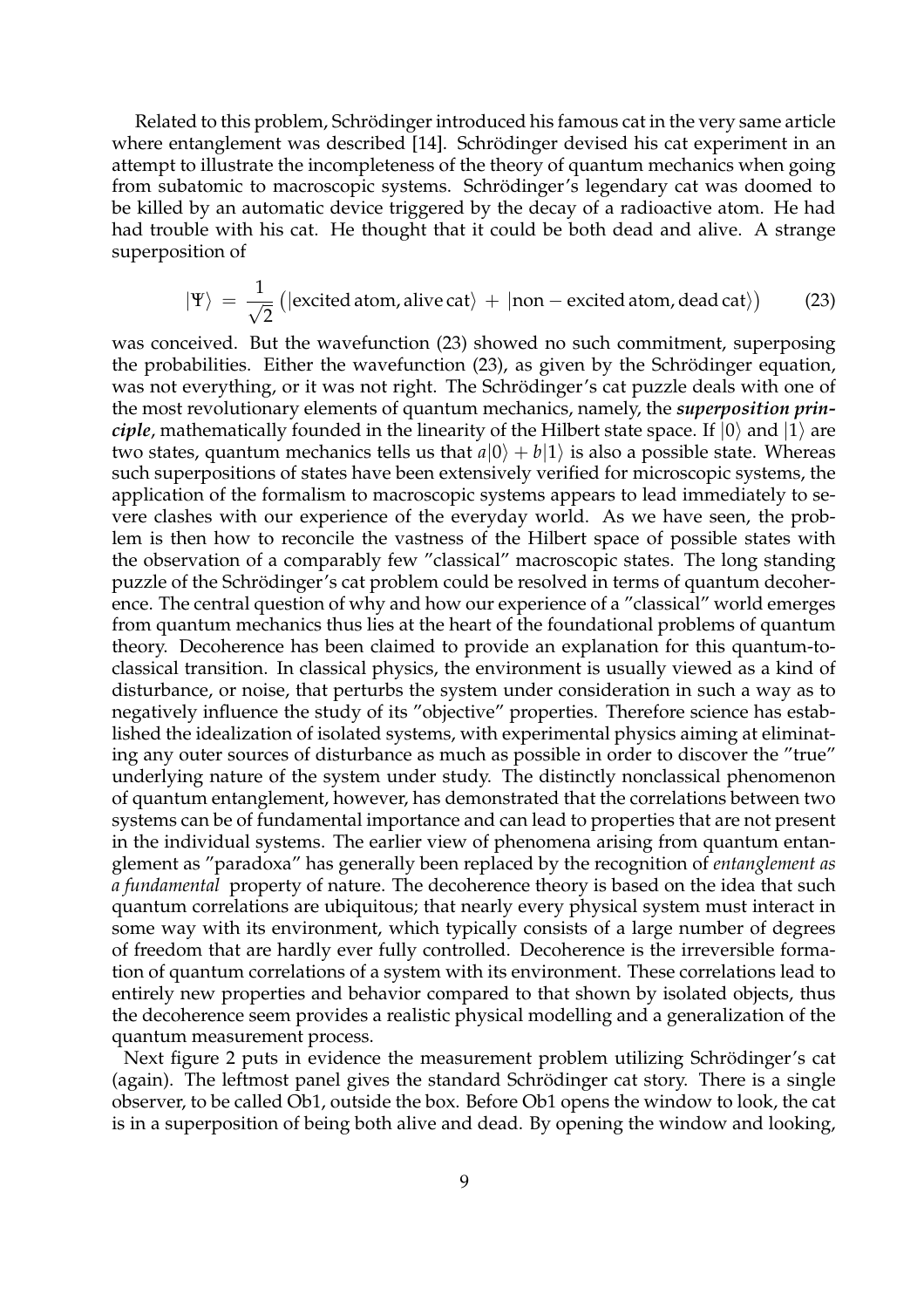

FIG. 2: Interpretations of Collapse.

Ob1 "collapses the wave-packet" so that the cat is now in a unique state of being alive or dead. The story gets more interesting if we place O1 in a second box as shown in the second panel. If we, the second observer, are not looking, then O1 is in a superposition of states seeing an alive cat and seeing a dead cat. Once we make an observation, Ob1 collapses to one state or the other. The third panel removes the split even further, placing it in our brain.

Some objections to this interpretation (standard) has been proposed by de Muynck[13] who fixes some fundamental points (table and figure 3).

| <b>Positive features</b> | <b>Negative features</b>                                                                    |
|--------------------------|---------------------------------------------------------------------------------------------|
| +1. pragmatism           | -1. pragmatism                                                                              |
|                          | $+2$ . crucial role of measurement $\frac{1}{2}$ . confusion of preparation and measurement |
|                          | -3. classical account of measurement                                                        |
|                          | -4. completeness claims                                                                     |
|                          | -5. ambiguous notion of correspondence                                                      |

According to de Muynck scheme (below), in the first realist case a)quantum mechanics is thought to describe microscopic reality most in the same way of classical mechanics is generally thought to describe macroscopic reality. In the empirist case b) state vector and density operator are thought to correspond to preparation procedures, and quantum mechanical observables correspond to measurement procedures and the phenomena induced by a microscopic object in the macroscopically observable pointer of a measuring instrument.

Recently, with the development of quantum information theory, several scientists gives to the information a fundamental role in the description of the Nature. All these approaches start in general from the assumption that we live in a world in which there are certain constraints on the acquisition, representation, and communication of information. They play on the ambiguous ontology of quantum states. They affirm that quantum states are merely states of knowledge (or of belief); this idea has led to the claim that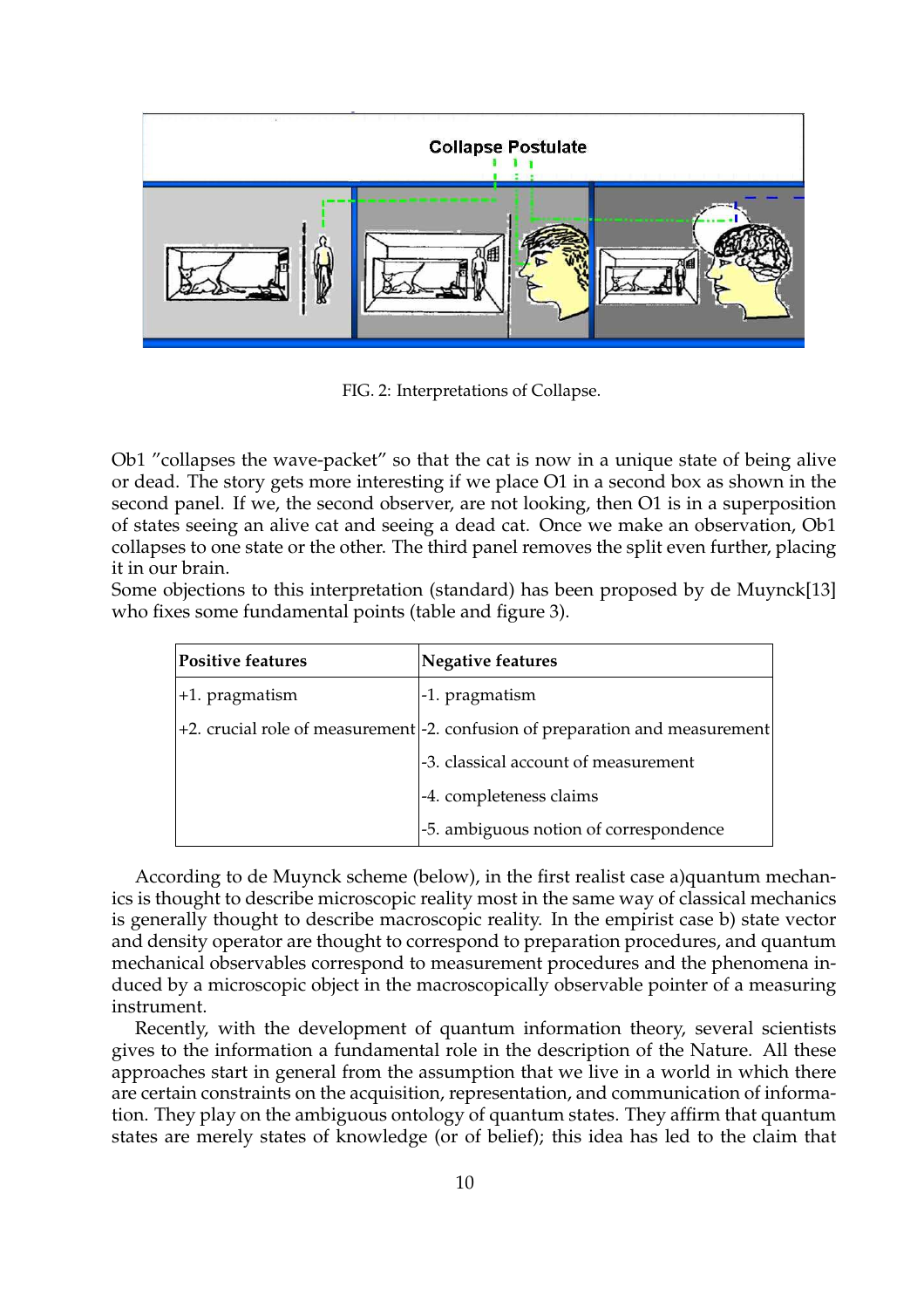

FIG. 3: Realist (a) and empiricist (b) interpretations of the mathematical formalism of quantum mechanics.

"*quantum theory needs no interpretation*" [15]. More in details, the field of quantum information theory opened up and expanded rapidly, for instance, quantum entanglement began to be seen not only as a puzzle, but also as a resource which can yield new physical effects and techniques. New insight into the foundations of quantum physics, suggesting that information should play an essential role in the foundations of any scientific description of Nature. This primitive role of the information seem to explain, according to some authors, the deep nature of physical reality. The measurement is information **not** a physical process. The quantum state is a construct of the observer and not an objective property of the physical system. Some radical positions[15] claims that the nature of reality can be explained as subjective knowledge. Others authors argued that quantum theory is fundamentally just a theory of relations or of correlations[16].

### **IV. INTERPRETATIONS OF QM.**

The problem linked to the collapse postulate is given in this term: we have to consider on the one hand the temporal evolution of the wave function **U**, provided by the rigorously causal, deterministic and time-reversal Schrödinger equation, and on the other the reduction processes of the state vector, that we call **R**. Different standpoints are possible about the role of the processes **R** in QM. We will analyze most important positions. We can individuate three main standpoints about **R**:

- 1. The wave function contains the available information on the physical world in probabilistic form; the wave function is not referred to an "objective reality", but due to the intrinsically relational features of the theory, only to what we can say about reality. Consequently, the "collapse postulate" is simply an expression of our peculiar knowledge of the world of quantum objects; this is the group of **Copenhagen** and neo-Copenhagen[17] interpretations.
- 2. The wave function describes what actually happens in the physical world and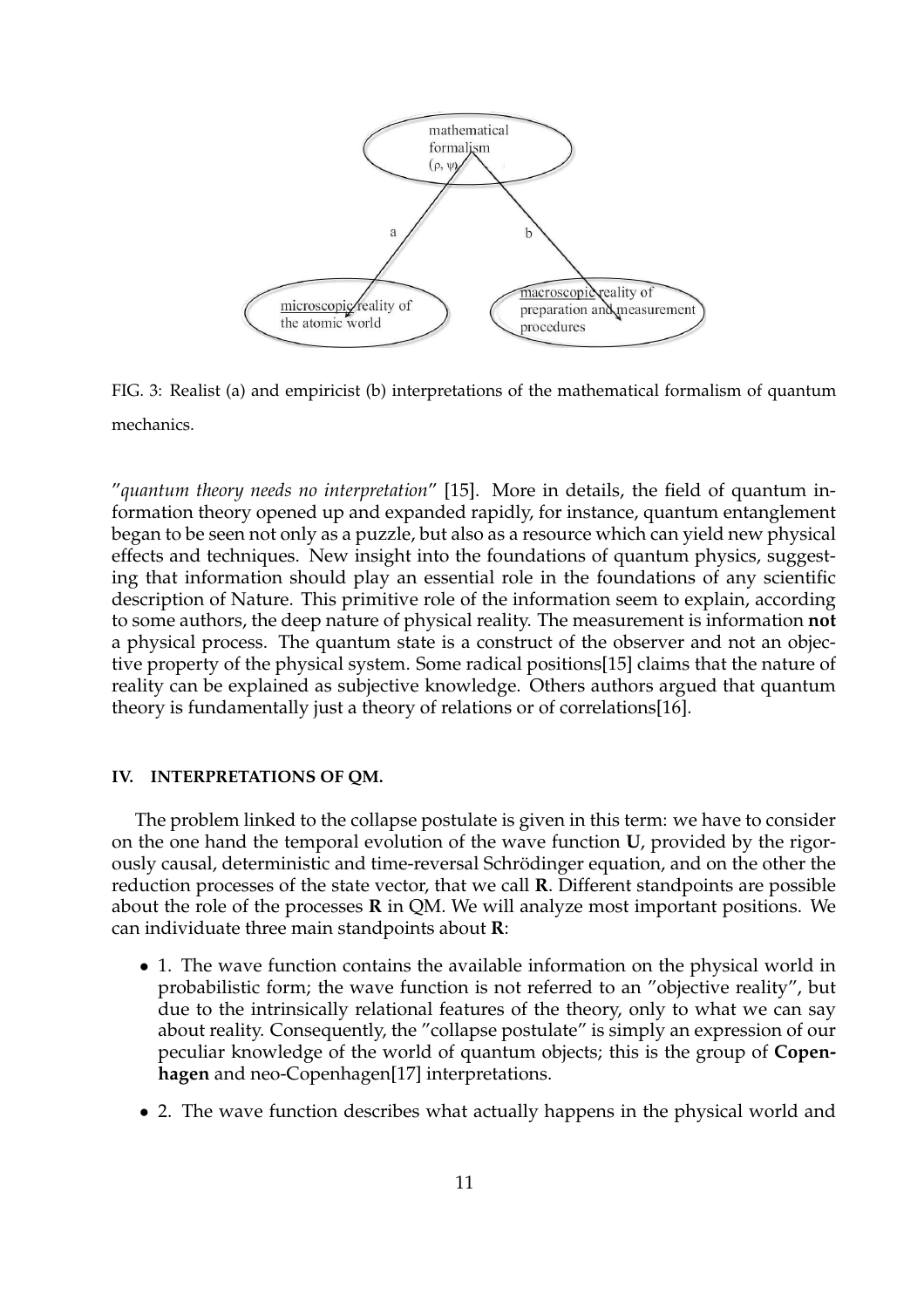its probabilistic nature derives from our perspective of observers: the group of **Everett**[18], Deutsch[19], **Bohm**[20, 21] theories.

- 3. The wave function partially describes what happens in the physical processes; in order to comprehend its probabilistic nature and the postulate R in particular, we need a theory connecting **U** and **R**. This view includes all those theories which tend to reconcile U with R by introducing new physical process: **Penrose**[23], **GRW**[22] theories.
- 3. The wave function describes and represents an individual agent's subjective degrees of belief. In few words, the physical reality is a subjective information. Informational approaches group[15, 25]

The possible link between observer and interpretations of Quantum Mechanics are summarized in fig.4.



FIG. 4: Realism to Idealism, Role of Observer.

#### **V. A POSSIBLE PHYSICAL REALITY INFERRED FROM MEASUREMENT PROCESS**

We try to do a theoretical speculation on a possible relationship between the objectivity/subjectivity nature of measurement process and the underlying physical reality inferred. We build the following scheme: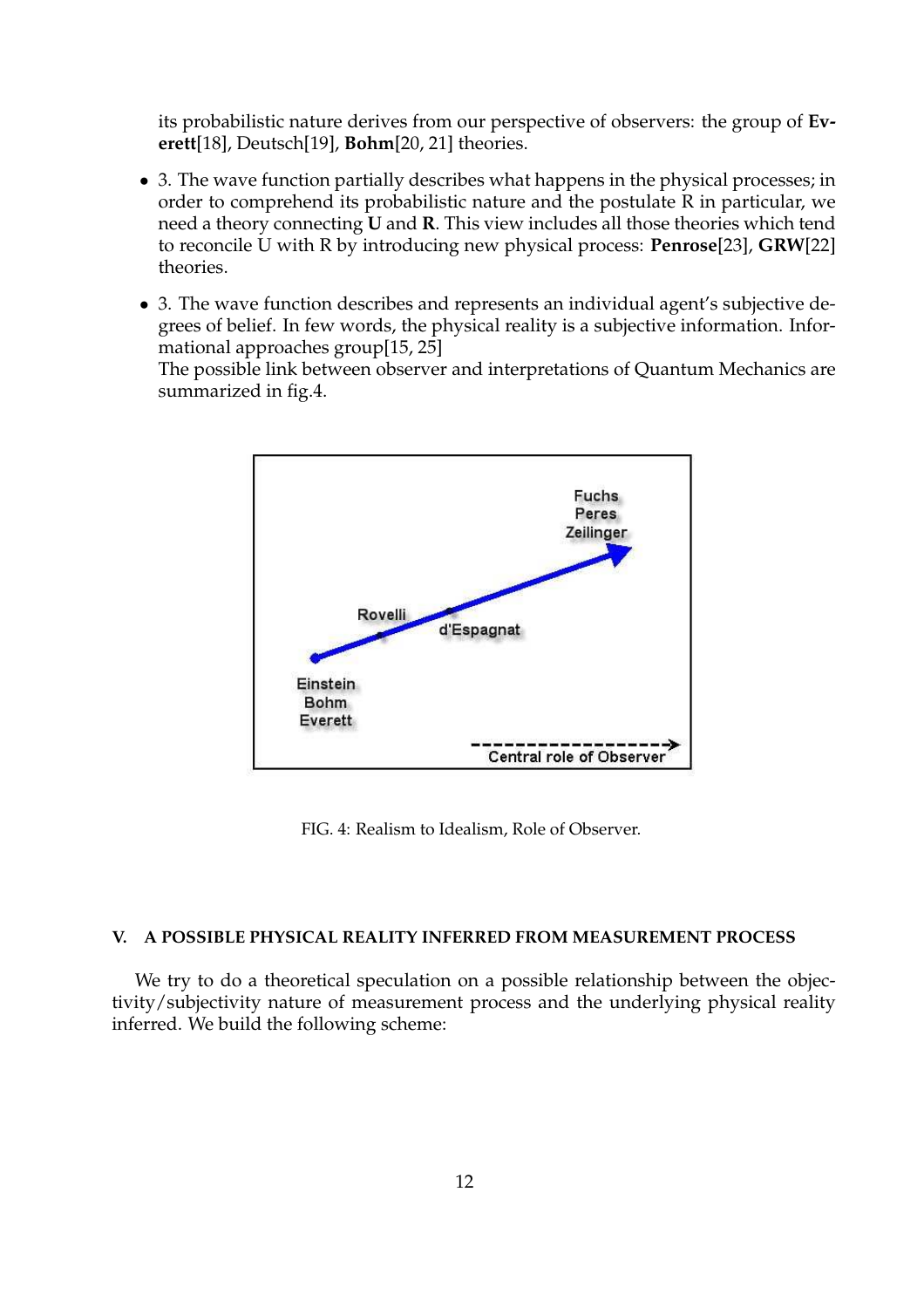| Measurement process                                             | Physical reality     |
|-----------------------------------------------------------------|----------------------|
| 1. ontic measurement $\longrightarrow$                          | of ontic reality     |
| 2. ontic measurement $\longrightarrow$                          | of epistemic reality |
| 3. epistemic measurement $\longrightarrow$ of ontic reality     |                      |
| 4. epistemic measurement $\longrightarrow$ of epistemic reality |                      |

**Considerations.** First case, is a realist position (without determinism), the second, a non-completely idealistic position, like the standard interpretation, last case is a pure idealistic view, third position is very intriguing, we do an epistemic measurement process but of ontic reality probably close d'Espagnat's conception of veiled reality, a position supported from the discovery of nonseparability in QM. According d'Espagnat[24] the "veiled reality" is supported from the discovery of nonseparability in QM, he introduced the concept of the "veiled reality" which refers to something that cannot by studied by traditional scientific methods. d'Espagnat defines his philosophical view as "open realism"; existence precedes knowledge; something exists independently of us even if it cannot be described.

# **VI. INFORMATIONAL APPROACHES TO QUANTUM MECHANICS**

In this section we introduce briefly two approaches: CBH and Fuchs' program. All these approaches (quantum theoretic description of physical systems) start in general from the assumption that we live in a world in which there are certain constraints on the acquisition, representation, and communication of information. The concept of the information, according these approaches, play a primary role. CBH[26] starting from informational constraints try to deduce the quantum mechanics principles. Fuchs'[15] program involves two strong conceptual shifts: i) quantum mechanics as a theory of information, and ii) its probabilities as subjective degrees of belief. Utilizing the Bayesian interpretation of probability, information assume a subjective role. In his program, he claims that the paradoxes of quantum mechanics, which for many interpretations provide troubling consequences, are resolved when physical objectivity is removed and in its place pure, subjective information is substituted. Last, the main thesis of these approaches are supported by the fundamentally random result of individual quantum measurements.

### **A. Fuchs' program: Bayesian Interpretation of Probability**

We need to analyze, how this approach interpret the notion of probability and try to answer at fundamental questions like, what is the nature of quantum probabilities? An ontic or epistemic interpretation? Two agents in possession of the same facts can assign different or the same probabilities? According this approach we find these replies:

1. what is the nature of quantum probabilities?:⇒ **They Represent an agent's degrees of belief.**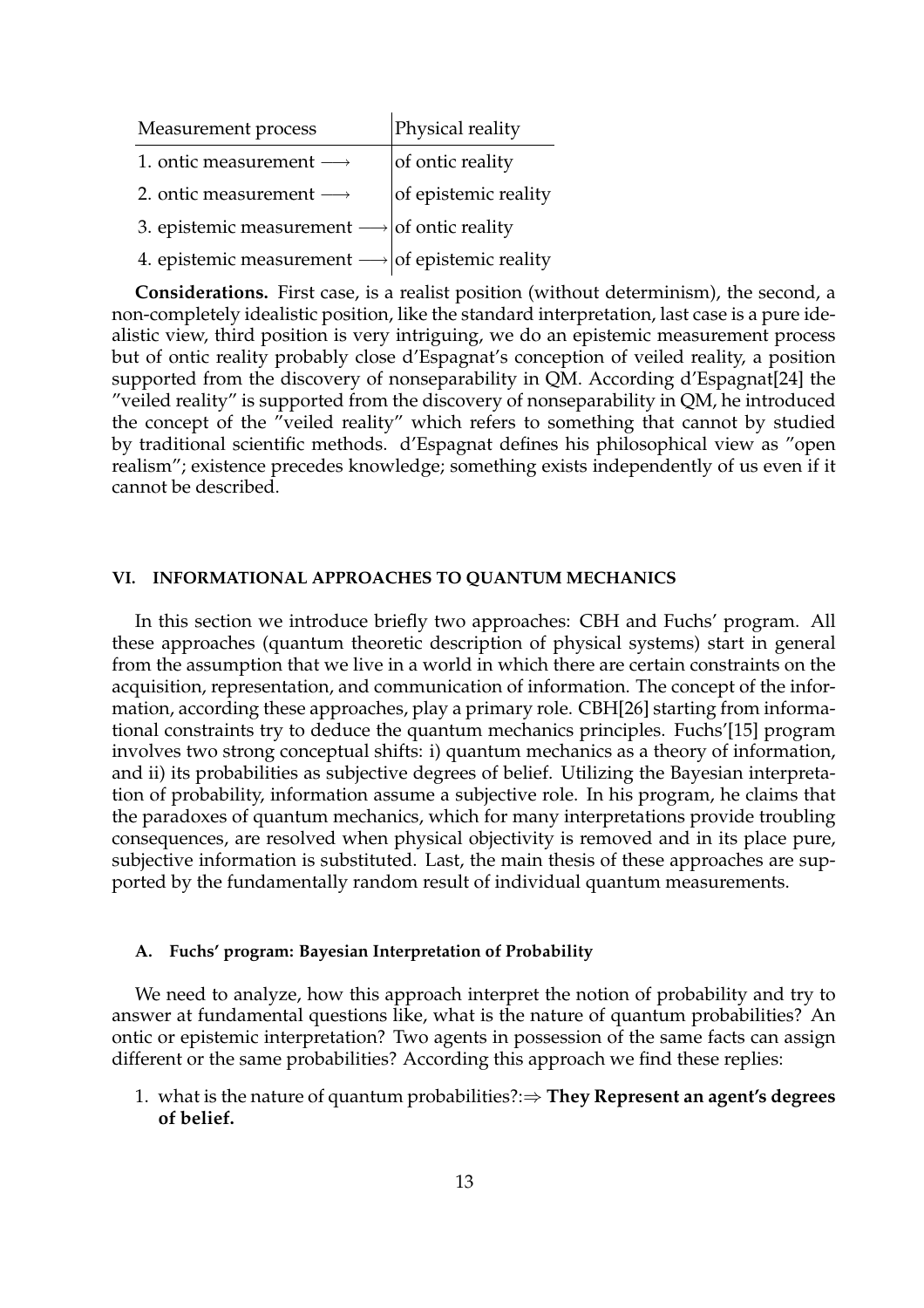- 2. Ontic vs. Epistemic interpretation of probabilities: ⇒ **Epistemic interpretation.**
- 3. In quantum theory, two agents in possession of the same facts can assign different or the same probabilities?:⇒ **Different probabilities**
- 4. It is indispensable for the description of physical reality to introduce the agent? $\Rightarrow$ **Yes**

The central role played by Bayes theorem is learning from experimental data. The theorem teaches how the probability of each hypothesis has to be updated in the light of the new observation. For instance, to solve a problem via Bayes' theorem mean: to know the outcome of a series of observations of the system and to want to estimate its properties (state, parameters). The Bayesian interpretation of quantum mechanics is founded on the notion that quantum states, both pure and mixed, represent states of knowledge and that all the probabilities they predict are Bayesian probabilities.

There are many objections, for instance: how we choice the priors (subjective priors)to enter in the bayesian inference? Priors are pointed to by those critical of the Bayesian approach as the major weakness of the theory.

# **VII. CONCLUSION**

As we have seen, every interpretation, in a different ways, claims to explain the "observer" and the underlying physical reality once established as ontic level, one of three fundamentals elements: information, matter or physical law. We have presented some problems related these affirmations. We think, that no interpretation of the quantum theory can avoid this intrusion until we do not clarify the nature of observer.

¦*Michele Caponigro* University of Bergamo ¦ *michele.caponigro@unibg.it*

——————

- [1] P.A.M. Dirac: The principles of Quantum Mechanics, Oxford University Press ( 1958)
- [2] A. Einstein, B. Podolsky, and N. Rosen, Phys. Rev. **47**, 777 (1935).
- [3] J. S. Bell, Physics **1**, 195 (1964).
- [4] J. F. Clauser, M. A. Horne, A. Shimony, and R. A. Holt, Phys. Rev. Lett. **23**, 880 (1969).
- [5] J. F. Clauser and M. A. Horne, Phys. Rev. D **10**, 526 (1974).
- [6] D. M. Greenberger, M. A. Horne, and A. Zeilinger, in *Bell's Theorem, Quantum Theory, and Conceptions of the Universe*, edited by M. Kafatos, Kluwer Academic, Dordrecht, 69 (1989).
- [7] D. M. Greenberger, M. A. Horne, A. Shimony, and A. Zeilinger, Am. J. Phys. **58**, 1131 (1990).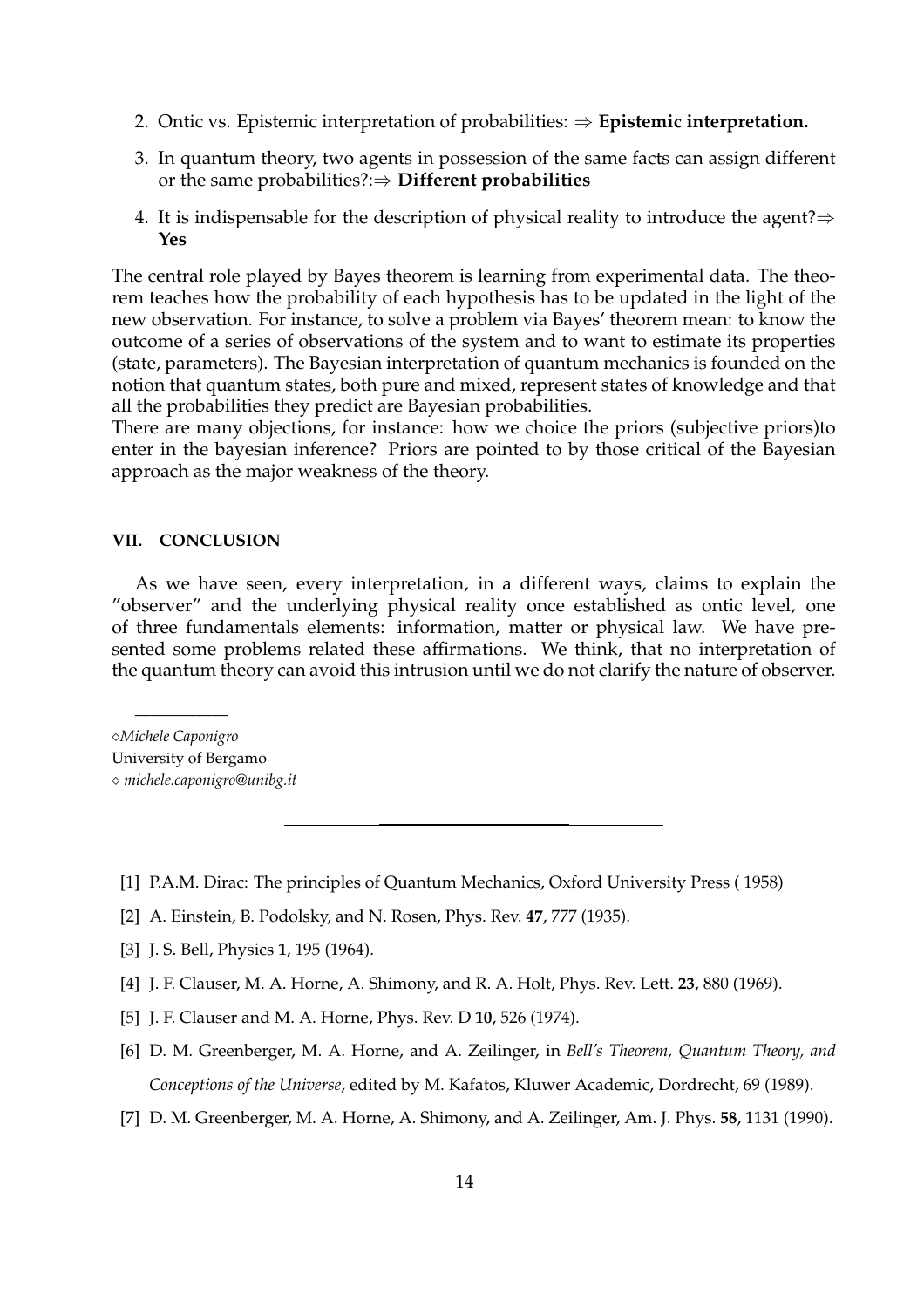- [8] J. S. Bell, Physics **1**, 195 (1964) and J. S. Bell, On the Problem of Hidden Variables in Quantum Mechanics, Rev. Mod. Phys. **38**, 447452 (1966).
- [9] A. Aspect, J. Dalibard, and G. Roger, Experimental Test of Bell's Inequalities Using Time-Varying Analyzers, Phys. Rev. Lett. **49**, 1804 (1982).
- [10] A. Peres, *Quantum Theory: Concepts and Methods,* Kluwer Academic, Dordrecht (1993).
- [11] Asher Peres, All the Bell inequalities, Found. Phys. **29**, 589 (1999).
- [12] R. Penrose, *Gravity and State Vector Reduction*, in *Quantum Concepts in Space and Time*. Eds. R. Penrose and C. J. Isham (Clarendon Press, Oxford, 1986).
- [13] W. M. de Muynck: From Copenhagen to neo-Copenhagen interpretation, arXiv:0709.2613v1
- [14] E. Schrödinger, Naturwissenschaften 23, 807 (1935). English translation available in Proc. Am. Philos. Soc. **124**, 323 (1980).
- [15] C. Fuchs: Quantum Mechanics as Quantum Information (and only a little more), arXiv:quant-ph/0205039v1
- [16] S.Saunders: Time, Quantum Mechanics and Probability. Synthese 114, 373-404 (1998)
- [17] W.M. de Muynck: The Copenhagen interpretation, and pragmatism Contribution to the Conference on Pragmatism and quantum mechanics, CREA, Ecole Polytechnique, CNRS, Paris, February 22-23, (2007)
- [18] D. Wallace: Everett and Structure, Studies in the History and Philosophy of Modern Physics 34 (2003), pp. 87-105
- [19] D.Deutsch:The Structure of the Multiverse, arXiv:quant-ph/0104033v1 (2001)
- [20] K. Berndl, M. Daumer, D. Drr, S. Goldstein, N. Zangh: A Survey on Bohmian Mechanics Nuovo Cim. B110 (1995) 737-750
- [21] D. Drr, S. Goldstein, N. Zanghi: Bohmian Mechanics as the Foundation of Quantum Mechanics Contribution to "Bohmian Mechanics and Quantum Theory: An Appraisal," edited by J.T. Cushing, A. Fine, S. Goldstein, Kluwer Academic Press (1995)
- [22] R.Tumulka: The Point Processes of the GRW Theory of Wave Function Collapse, arXiv:0711.0035v1 [math-ph] (2007)
- [23] R.Penrose: Road to Reality pp856-860 (2005)
- [24] B. d'Espagnat: Veiled Reality, Westview Press, Reprint edition (2003)
- [25] J. Bub: Quantum mechanics is about quantum information, Foundations of Physics Festschrift issue for James Cushing (2004)